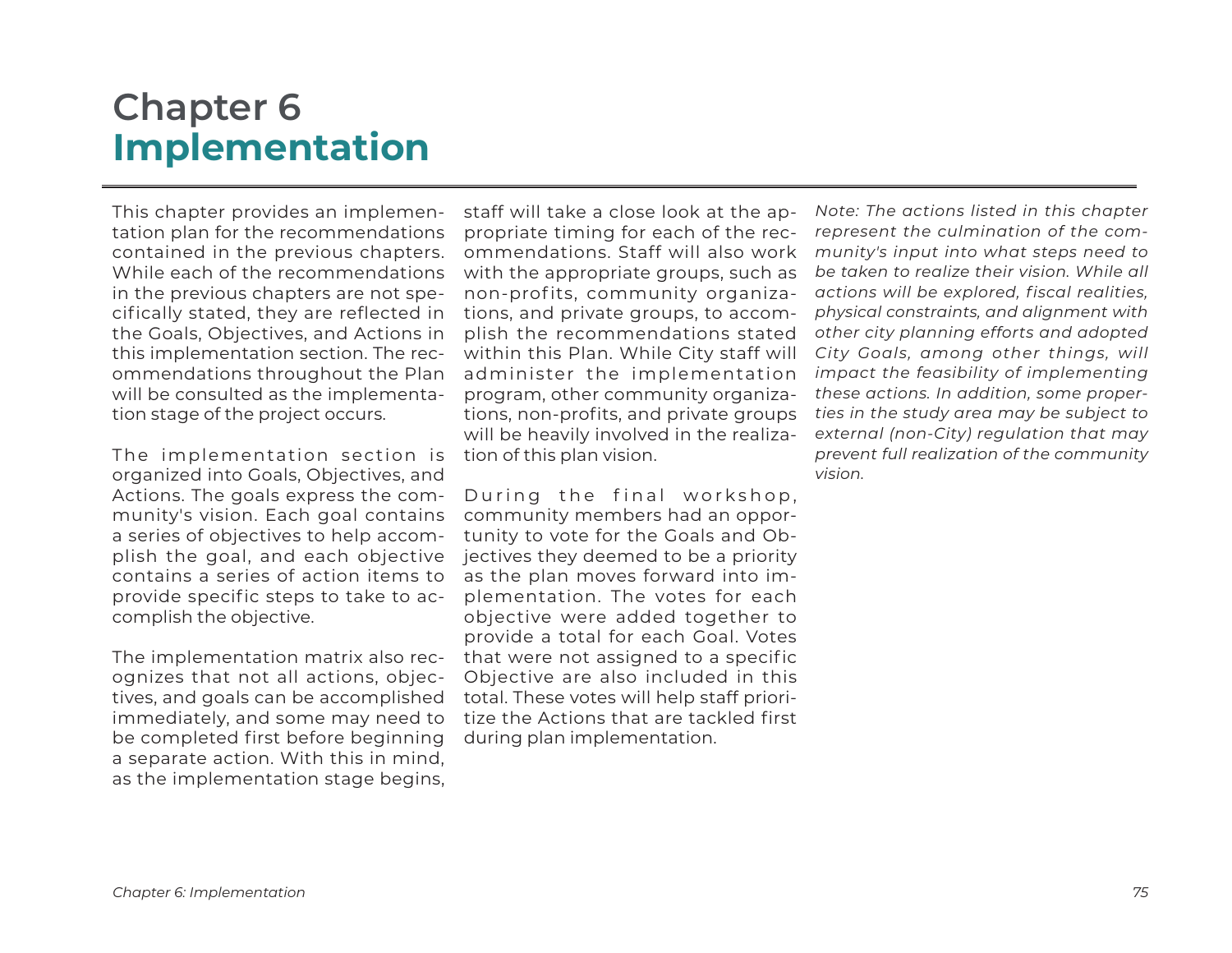

*Workshop 3 participants studied the draft Implementation strategy, and had a chance to provide their input, which is reflected in the implementation plan seen on pages 72-74.*

| <b>Board 12: Implementation - Goals &amp; Objectives</b><br>Instituctions: liv-lev the goals and objectives for the Hanis Park and below. Then, add your five (\$) man to the left the goals and/or elsertives you below should be the top priorities for the that there are a |                                                                                                                                  |
|--------------------------------------------------------------------------------------------------------------------------------------------------------------------------------------------------------------------------------------------------------------------------------|----------------------------------------------------------------------------------------------------------------------------------|
| Goal 1: Preserve the unique character of the Harris<br>Park and Greater Harris Park areas.                                                                                                                                                                                     | Goal 3, cont.<br>Objective 3: Enhance and extend the existing streetscape.                                                       |
| Objective 1: Protect historic assets.<br>Dijective 2: Preserve Important viewsheds.                                                                                                                                                                                            | Objective 4: Improve the public realm throughout the area<br>and incorporate new, functional features for<br>pedestrians to use. |
| A M Objective 3: Encourage the adaptive reuse of existing buildings.                                                                                                                                                                                                           | Goal 4: Improve connectivity and safety for<br>transportation networks.                                                          |
| <b>*</b> Objective 4: Protect the residential character of the Harris Park<br>area while allowing for appropriate infill.                                                                                                                                                      | Objective 1: Enhance vehicular traffic safety.                                                                                   |
|                                                                                                                                                                                                                                                                                | Objective 2: Improve the local bicycle network.                                                                                  |
| Goal 2: Encourage new, context-sensitive<br>redevelopment and infill.                                                                                                                                                                                                          | Objective 3: Enhance pedestrian facilities throughout the area.                                                                  |
| <b>XObjective 1:</b> Encourage new development in the Harris Park<br>area core.                                                                                                                                                                                                | Goal 5: Enhance opportunities for neighborhood<br>communication, partnerships and<br>gathering.                                  |
| A Objective 2: Address parking needs generated by future<br>development in the Harris Park area cores                                                                                                                                                                          | Objective 1: Enhance existing public spaces through<br>programming and the consideration of new<br>structures.                   |
| Objective 3: Maintain housing affordability                                                                                                                                                                                                                                    | * KObjective 2: Establish new opportunities for community<br>interaction.                                                        |
| Goal 3: Enhance the public realm to foster a<br>unique, local experience that attracts<br>visitors.                                                                                                                                                                            | Objective 3: Work with the community to program regular<br>events throughout the area.                                           |
| Objective 1: Establish a series of gateways to direct people to<br>the Harris Park area core.                                                                                                                                                                                  | <b>KObjective 4: Formalize residential and business groups to</b><br>realize community goals.                                    |
| Objective 2: Direct people to and through the greater Harris<br>Park area.                                                                                                                                                                                                     | Sobjective 5: Enhance events and ongoing marketing of the<br>Harris Park area.                                                   |
| Harris Park Area Plan Workshop 3 - November 13, 2019                                                                                                                                                                                                                           | WESTMINSTE                                                                                                                       |

*Two boards with the draft Implementation strategy were provided during Workshop 3. Participants used their five stickers to prioritize the proposed. Goals and Objectives*

## **Goal 1: Preserve the unique char- acter of the Harris Park Core and Greater Harris Park Neighborhood. (32)**

*Objective 1: Protect historic assets.*  Actions:

- A: I dentify historic resources through survey work.
- B: Explore options and incentives for preserving historic buildings.
- C: Create building design standards that respect historic build- . ings while complying with other applicable City standards and allowing for flexibility for . redevelopment.

## *Objective 2: Preserve important viewsheds.*

Actions:

- A: Protect important viewsheds as identified on the connectivity framework map.
- B: Encourage new development to take advantage of viewsheds.

#### *Objective 3: Encourage the adaptive reuse of existing buildings.*  Actions:

- $\cdot$  A: Develop an adaptive reuse. program to help commercial property owners repurpose their buildings.
- B: Identify and resolve issues related to adaptive reuse of residential buildings.
- C: Review existing building regulations to identify ways to encourage the adaptive reuse of buildings.

#### *Objective 4: Protect the residential character of Harris Park while allowing for appropriate infill.*  Actions:

• A: Create residential design standards that encourage compatible infill development.

- B: Investigate the practicality of Accessory Dwelling Units (ADUs) in the Greater Harris Park Neighborhood.
	- C: Address barriers facing homeowners that want to improve and expand their existing homes.
- D: Work with property owners to improve property maintenance.

## **Goal 2: Encourage new, context-sensitive redevelopment and infill. (44)**

#### *Objective 1: Encourage new development in the Harris Park Core.*  Actions:

- A: Redevelop under-utilized and vacant properties.
- B: Rezone the Harris Park Core to allow for mixed use, context-sensitive development.
- C: Encourage retail and restaurant development along 73rd Ave and Lowell Blvd.
- D: Incentivize development that anchors the corners of 72nd and 73rd Aves.
- E: Promote environmentally-sustainable features and designs of new development.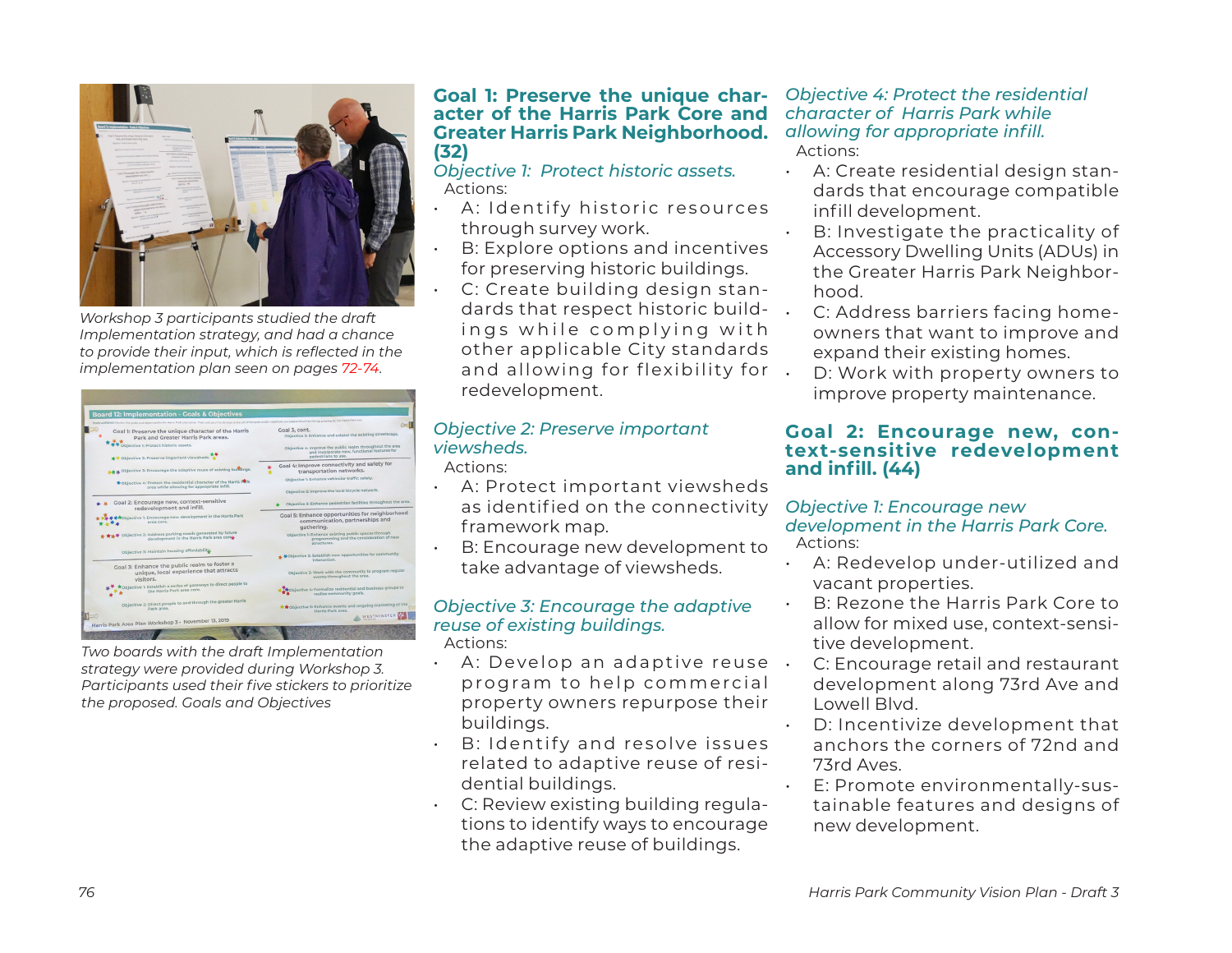#### *Objective 2: Address parking needs generated by future development and adaptive reuse of existing buildings in the Harris Park Core.*  Actions:

- A: Conduct a parking and mobility study to improve access to the Harris Park Core.
- B: Explore locations for shared, offstreet parking.

#### *Objective 3: Maintain a wide range of housing types and prices throughout the area.*

Actions:

- A: Explore ways to assist local residents in staying in their homes and aging in place.
- B: Create and maintain an affordable housing stock.
- C: Encourage development of a range of housing types and sizes to support the diverse needs of residents.

#### **Goal 3: Enhance the public realm to foster a unique, local experience that attracts visitors. (17)**

## *Objective 1: Create a detailed implementation program for public improvements.*

Actions:

• A: Perform a detailed evaluation of this list of action items, taking into account fiscal realities, physical constraints, conformance with other related city planning efforts, and alignment with adopted City Goals.

#### *Objective 2: Enhance the existing streetscape and park spaces.*  Actions:

• A: Extend existing streetscape elements to corridors identif ied on the Connectivity Framework map. • B: Evaluate the potential of transforming the 72nd Ave corridor into a complete street that serves as Harris Park's "front door."

• C: Establish a streetscape maintenance plan to ensure continued care of existing and future infrastructure. Identify the roles and responsibilities of the City and adjacent property owners.

- D: Incorporate features along key routes to important destinations to ensure a safe and pleasant experience for pedestrians and cyclists. • E: Consider environmentallysustainable design practices in
- new public space projects and renovations. F: Consider acquiring additional properties to expand existing parks and open space. Also, consider acquiring undeveloped or underdeveloped parcels to enhance park, open space, and trail connectivity as opportunities arise.
- G: Create a master plan for Fireman's Park. Consider multi-use space, programming, and park amenities.



*The second of two boards with the draft Implementation Strategy shows the remainder of Workshop 3 participant voting.*



*Workshop 3 participants also provided comments on the draft Implementation Strategy in the form of sticky notes. These comments are incorporated into the strategy provided on pages 72-74.*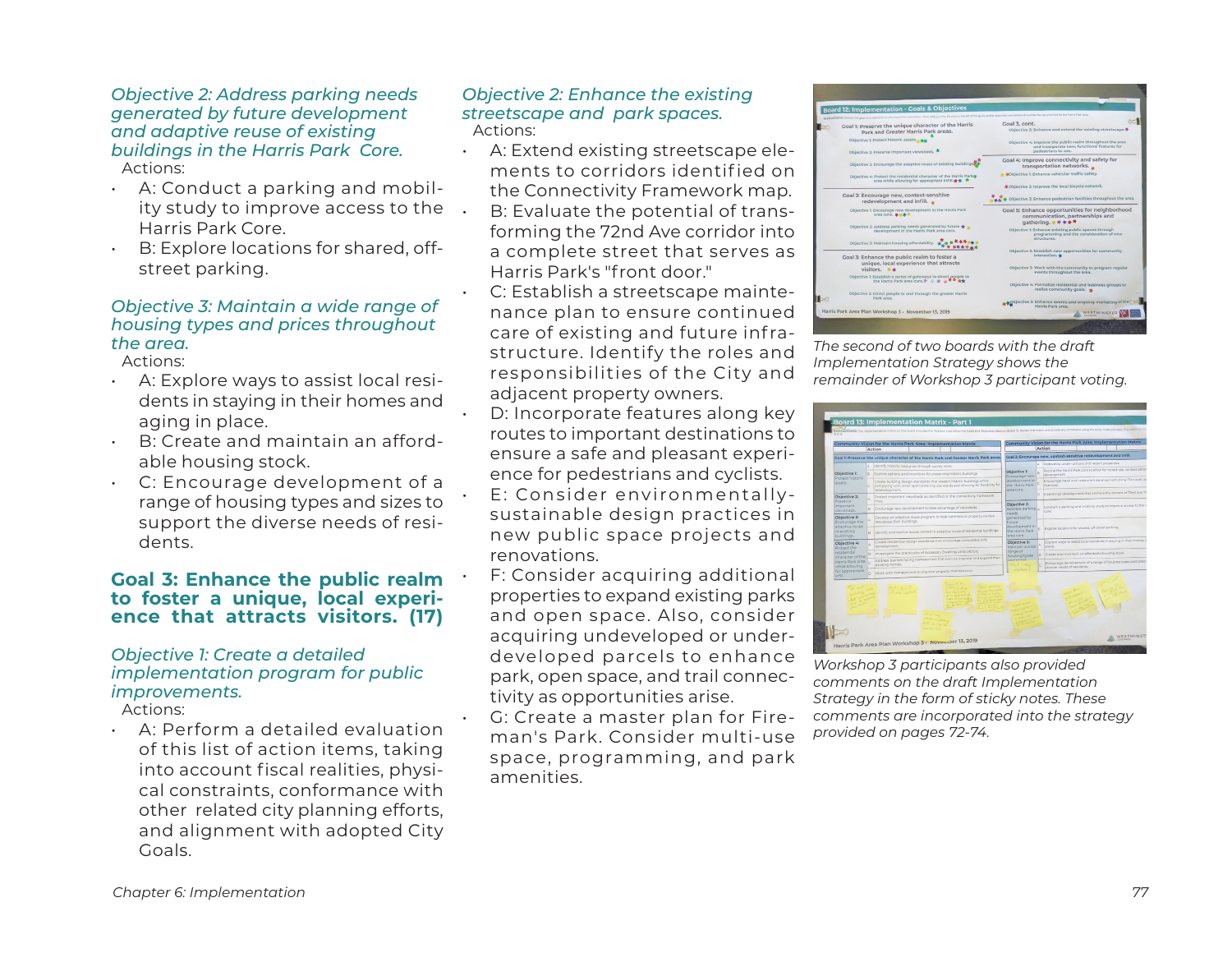- *78 Park Community Community Community Community Community Community Community Community Community Community Community Community Community Community Community Community Community Community Community Community Community* and improve pedestrian, bicycle, and vehicular access. Consider additional recreational amenities and programming as appropriate.
	- I: Support the activation of the 73rd Ave Sculpture Park
	- J: Maintain and bolster the pres ence of public art in the core area.

## *Objective 3: Establish a series of gateways to direct people to the Harris Park Core.*

Actions:

- A: Highlight primary gateway loca tion throughout the core.
- B: Incorporate features to highlight secondary gateways.
- C: Create a landscape palette for each gateway type.

## **Goal 4: Improve connectiv ity and safety for transporta tion networks. (13)**

## *Objective 1: Enhance vehicular traffic safety.*

Actions:

- A: Analyze key intersections to determine appropriate traffic flow and safety improvements.
- $\cdot$  B: Consider the use of traffic calming measures, especially along 72nd Ave.

#### *Objective 2: Improve the local bicycle network.*  Actions:

## • A: Connect bicycle infrastructure to the citywide bicycle network.

- B: Improve connections to the US36 bikeway.
- C: Establish safe bicycle connec tions to Westminster Station.

#### *Objective 3: Enhance pedestrian facilities throughout the area.* Actions:

- $\cdot$  A: Fill gaps in the existing sidewalk network.
- B: Improve ADA accessibility of sidewalk network.
- C: Improve the safety and promi nence of pedestrian crossings.
	- D: Establish a safe sidewalk network to connect pedestrians to nearby destinations, including the Westminster Station.

## **Goal 5: Enhance opportunities for neighborhood communication, partnerships, and gathering. (19)**

## *Objective 1: Enhance existing public spaces through programming and amenities.*

Actions:

- $\cdot$  A: Support the activation of the 73rd Ave Sculpture Park.
- B: Maintain and bolster the pres ence of public art in the core area.